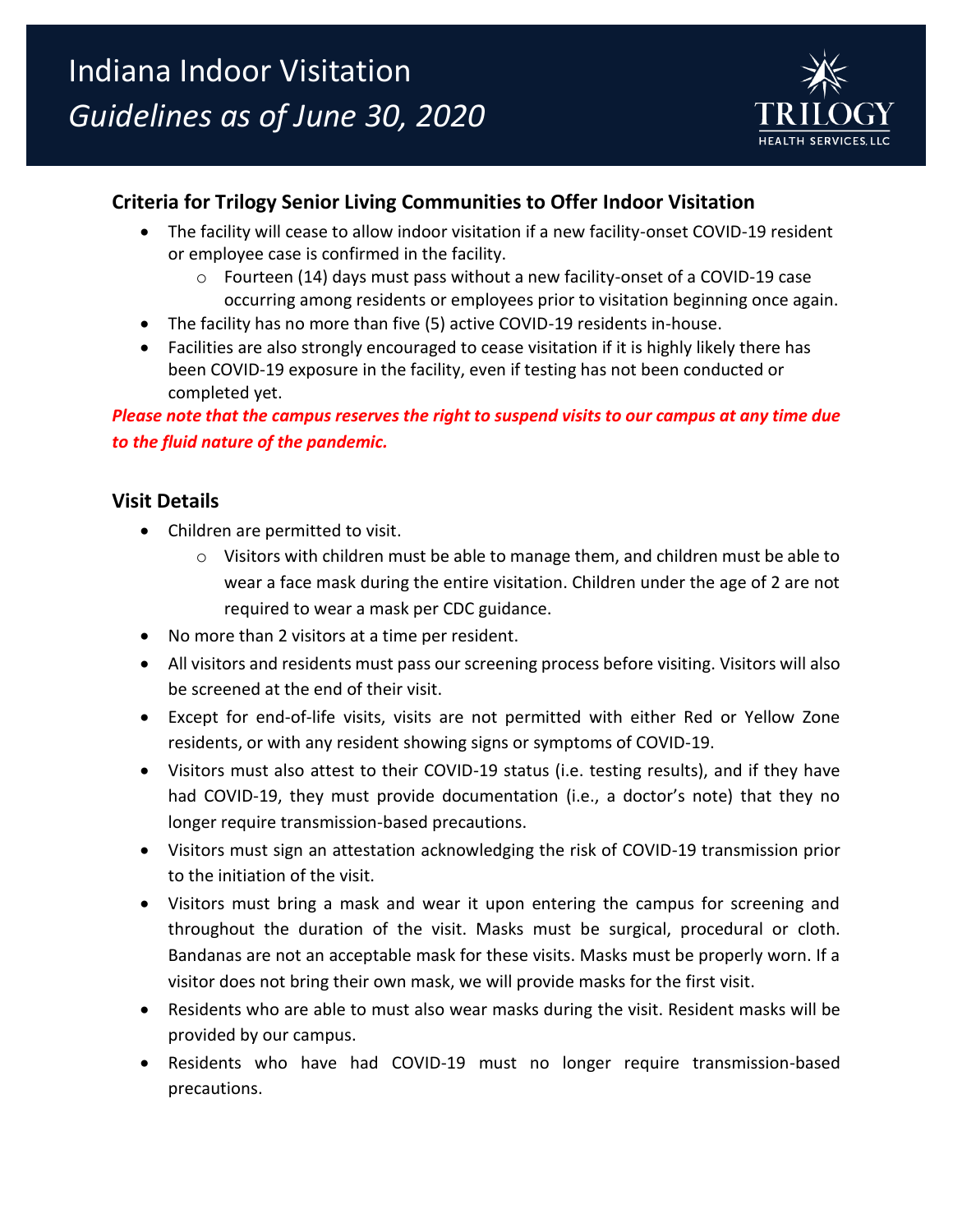- Visits may occur between 8am to 11am and from 1pm to 6pm with no more than 2 scheduled visits per hour.
- Campus will designate *two indoor visiting areas* that are near an entrance and do not require visitors to traverse though a residential area and allows for proper social distancing between visitors and residents.
- Visits in a private resident room can be established for bedbound residents or those who for health reasons cannot leave their rooms. Accommodations will be made for bedbound residents with roommates, so safe visitation can occur.
- The designated indoor visiting areas will be cleaned and disinfected at the end of every visit and prior to allowing another visit to occur.
- The campus will provide alcohol-based hand rub to visitors and demonstrate how to use it appropriately. All visitors must use alcohol-based hand rub prior to the initiation of the visit and at the end of the visit.
- Visitors and residents MUST maintain social distancing at all times and must refrain from hugging, kissing, touching, sharing food, drink or otherwise engaging in behavior that is not compliant with the CDC's social distancing guidance.
- Staff will observe and enforce social distancing compliance while providing auditory privacy.
- Visitors may provide food and beverage to residents consistent with dietary considerations, but food should not be shared between residents and visitors.
- Visits are limited to 45 minutes.
- Visitors must immediately notify facility if within 14 days of their visit they become ill with any COVID-19 signs or symptoms.
- **Any visitor failing to meet any of the above requirements will be asked to leave the campus.**

#### **How to Schedule a Visit**

- To schedule a visit, you must call our campus between the hours of 8am and 5pm, Monday through Friday.
- Visits are scheduled on a first come, first served basis.
- Visit dates and times will be based on schedule availability.

• Visits may be limited to 1 visit per week in order to accommodate all family visit requests. Families may be permitted more than one visit per week if there is excess schedule availability and as determined at our campus team's discretion.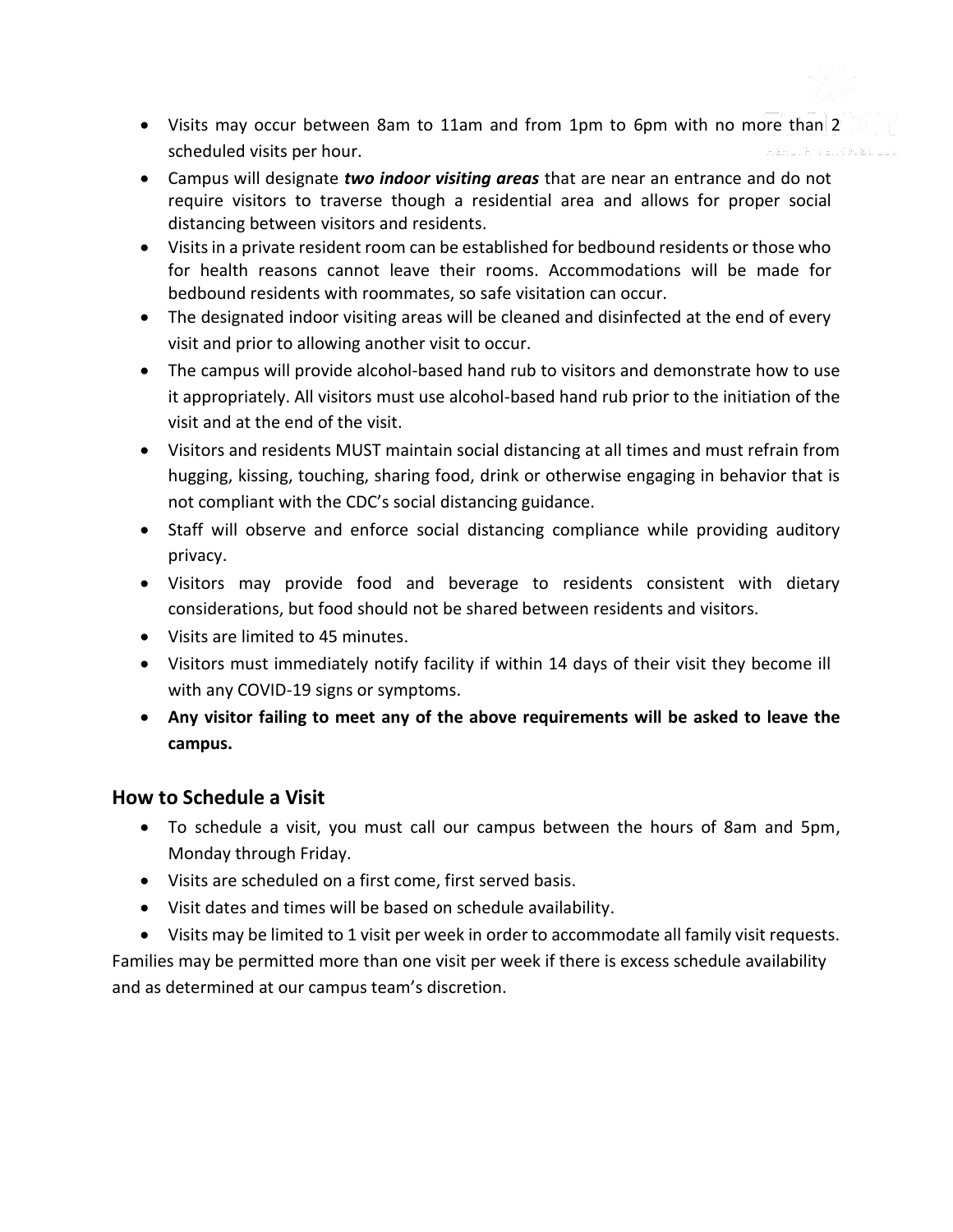

# **Criteria for Trilogy Senior Living Communities to Offer Outdoor Visitation**

- The facility will cease to allow outdoor visitation if a new facility-onset COVID-19 resident or employee case is confirmed in the facility.
	- $\circ$  Fourteen (14) days must pass without a new facility-onset of a COVID-19 case occurring among residents or employees prior to visitation beginning once again.
- The facility has no more than five (5) active COVID-19 residents in-house.
- Facilities are also strongly encouraged to cease visitation if it is highly likely there has been COVID-19 exposure in the facility, even if testing has not been conducted or completed yet.

*Please note that the campus reserves the right to suspend visits to our campus at any time due to the fluid nature of the pandemic.*

# **Visit Details**

- Visitors must be 12 years of age or older. Visitors with children ages 12 to 17 must be able to manage them, and children must be able to wear a face mask during the entire visit.
	- $\circ$  Special family circumstances warranting children under the age of 12 to visit can be approved by individual communities. Requests must be made in advance by calling our campus.
- No more than 2 visitors at a time per resident.
- All visitors and residents must pass our screening process before visiting.
- Visitors must also attest to their COVID-19 status (i.e. testing results), and if they have had COVID-19, they must provide documentation (i.e., a doctor's note) that they no longer require transmission-based precautions.
- Visitors must bring a mask and wear it upon entering the campus for screening and throughout the duration of the visit. Masks must be surgical, procedural or cloth. Bandanas are not an acceptable mask for these visits. Masks must be properly worn. If a visitor does not bring their own mask, we will provide masks for the first visit.
- Residents who are able to must also wear masks during the visit. Resident masks will be provided by our campus.
- Residents who have had COVID-19 must no longer require transmission-based precautions.
- Visits may occur between 8am to 11am and from 1pm to 6pm with no more than 2 scheduled visits per hour.
- Our campus will designate *two outdoor visiting areas*that ensure proper social distancing is in place for visitors and residents.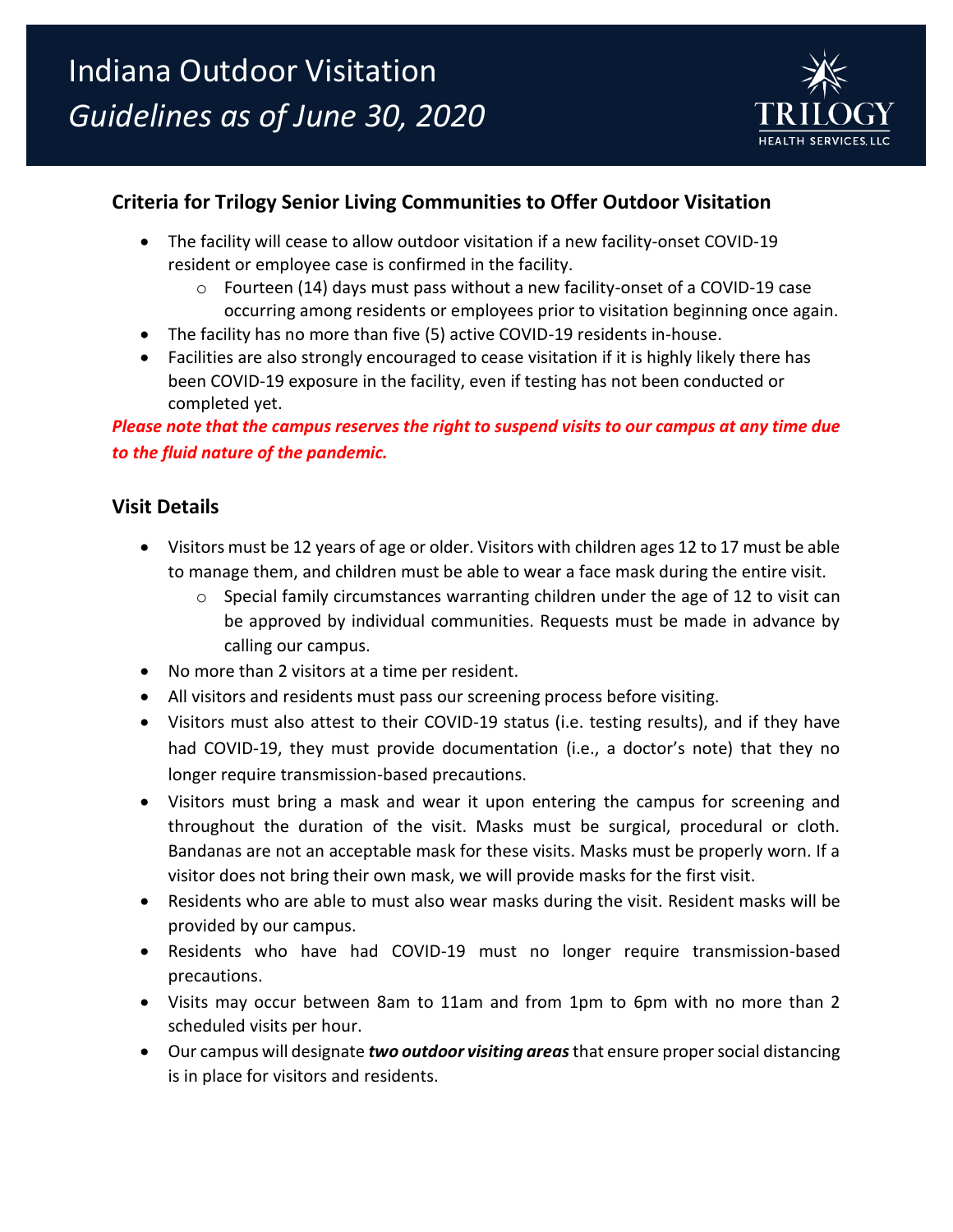- Our designated outdoor visiting area will be cleaned and disinfected at the end of every visit and prior to allowing another visit to occur.
- Visitors and residents MUST maintain social distancing at all times and must refrain from hugging, kissing, touching, sharing food, drink or otherwise engaging in behavior that is not compliant with the CDC's social distancing guidance.
- The campus will provide alcohol-based hand rub to visitors and demonstrate how to use it appropriately. All visitors and resident must use alcohol-based hand rub prior to the initiation of the visit and at the end of the visit.
- Our campus will also make available umbrellas to be provided upon family / resident request to provide additional barrier to sun and/or rain. Umbrellas will be disinfected and sanitized after each use.
- Visitors may provide food and beverage to residents consistent with dietary considerations, but food should not be shared between residents and visitors.
- Visits are limited to 45 minutes.
- Visitors must immediately notify facility if within 14 days of their visit they become ill with any COVID-19 signs or symptoms.
- **Any visitor failing to meet any of the above requirements will be asked to leave the campus.**

## **Legacy Visits**

- Our campus will designate visit location in secured Legacy courtyard and ensure social distancing requirements are met.
- Should a secured courtyard not be available, a designated and appropriately covered exterior space near main entrance will be used.
- Visitors will be instructed to gain access through exterior gate to courtyard, ensuring that the visitor does not enter/exit through the campus/neighborhood.
- Should a visit be conducted outside of a secured courtyard environment, it is the visitor's responsibility to remain with resident at all times.
- Visitors are to contact staff via the campus phone number at the conclusion of each visit so that the resident can be escorted back to his/her residence.
- Our screener will provide visitors with the campus phone number at the initial screening.

### **How to Schedule a Visit**

• To schedule a visit, you must call our campus between the hours of 8am and 5pm, Monday through Friday.